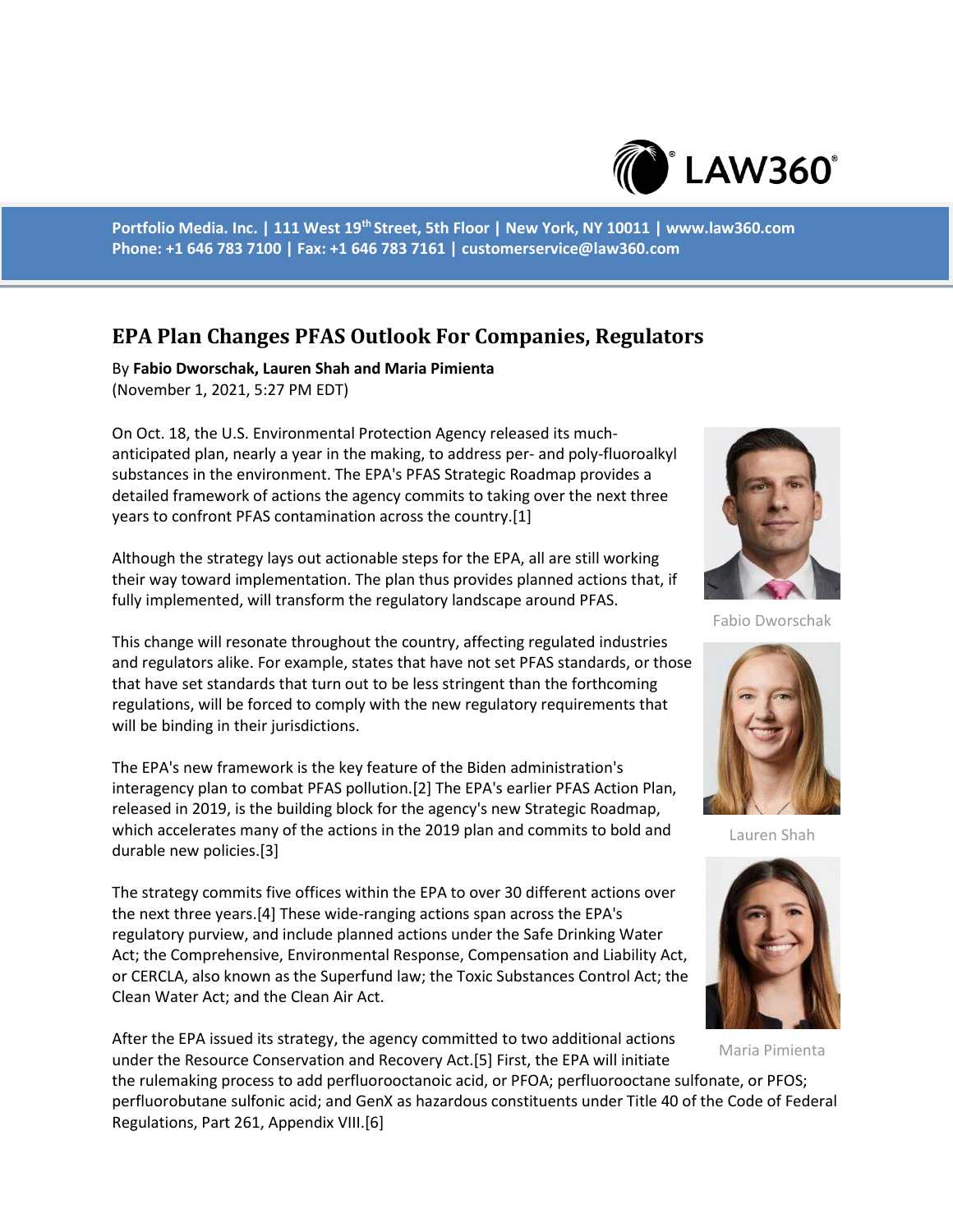Second, the agency will begin the rulemaking process to clarify that "the RCRA Corrective Action Program has the authority to require investigation and cleanup for wastes that meet the statutory definition of hazardous waste," including emerging contaminants such as PFAS.[7]

PFAS, also known as "forever chemicals," are a group of harmful human-made chemicals, comprising thousands of different compounds, that the EPA describes as "an urgent public health and environmental issue facing communities across the United States."[8] The two most studied PFAS are PFOA and PFOS.[9]

Sources of PFAS include facilities where PFAS is manufactured or used in the manufacturing process; household products, e.g., stain-resistant carpet and furniture; waterproof outdoor gear; food packaging; cosmetics; and firefighting foam used to combat aviation and petrochemical fires.

PFAS are so ubiquitous today that they can be found in surface water, groundwater, soil and air, in rural areas and densely-populated cities alike.[10] PFAS are also found in the blood of most people in the U.S,[11] and even show up in breast milk.[12]

As the EPA released its new strategy, the Biden administration simultaneously announced an interagency plan for addressing PFAS.[13]

## **The Biden Administration's Plan**

The newly formed Interagency Policy Committee on PFAS, under the leadership of White House Council on Environmental Quality Chair Brenda Mallory, will coordinate efforts and help develop "new policy strategies to support research, remediation, and removal of PFAS in communities across the country."[14] The plan identifies several actions underway by the participating agencies:

- The U.S. Department of Defense is conducting cleanup assessments at nearly 700 facilities where PFAS may have been used.[15] These assessments are due by the end of 2023.[16]
- The U.S. Food and Drug Administration continues to expand its testing of the food supply to guide its work on estimating dietary exposure to PFAS from food.[17] Testing results from the general food supply and certain seafood are due in the coming months.[18]
- The U.S. Department of Agriculture is researching the causes and implications of PFAS in the food system, and taking action to prevent and address contamination.[19]
- The U.S. Department of Homeland Security conducted a PFAS inventory of its facilities, including assessing use of firefighting foams, and established procedures for investigating and responding to possible contamination.[20] The Federal Emergency Management Agency, a part of DHS, is addressing PFAS use in firefighting foams and protective gear, funding research on mitigating PFAS exposure from training with and using these foams, and funding research on firefighter exposure to PFAS and the resulting impacts.[21]
- The U.S. Department of Health and Human Services continues to review the science regarding PFAS' impact on human health, including through a study, conducted by the Centers for Disease Control and Prevention and the Agency for Toxic Substances and Disease Registry, that is underway in eight states to assess health impacts from PFAS exposure.[22]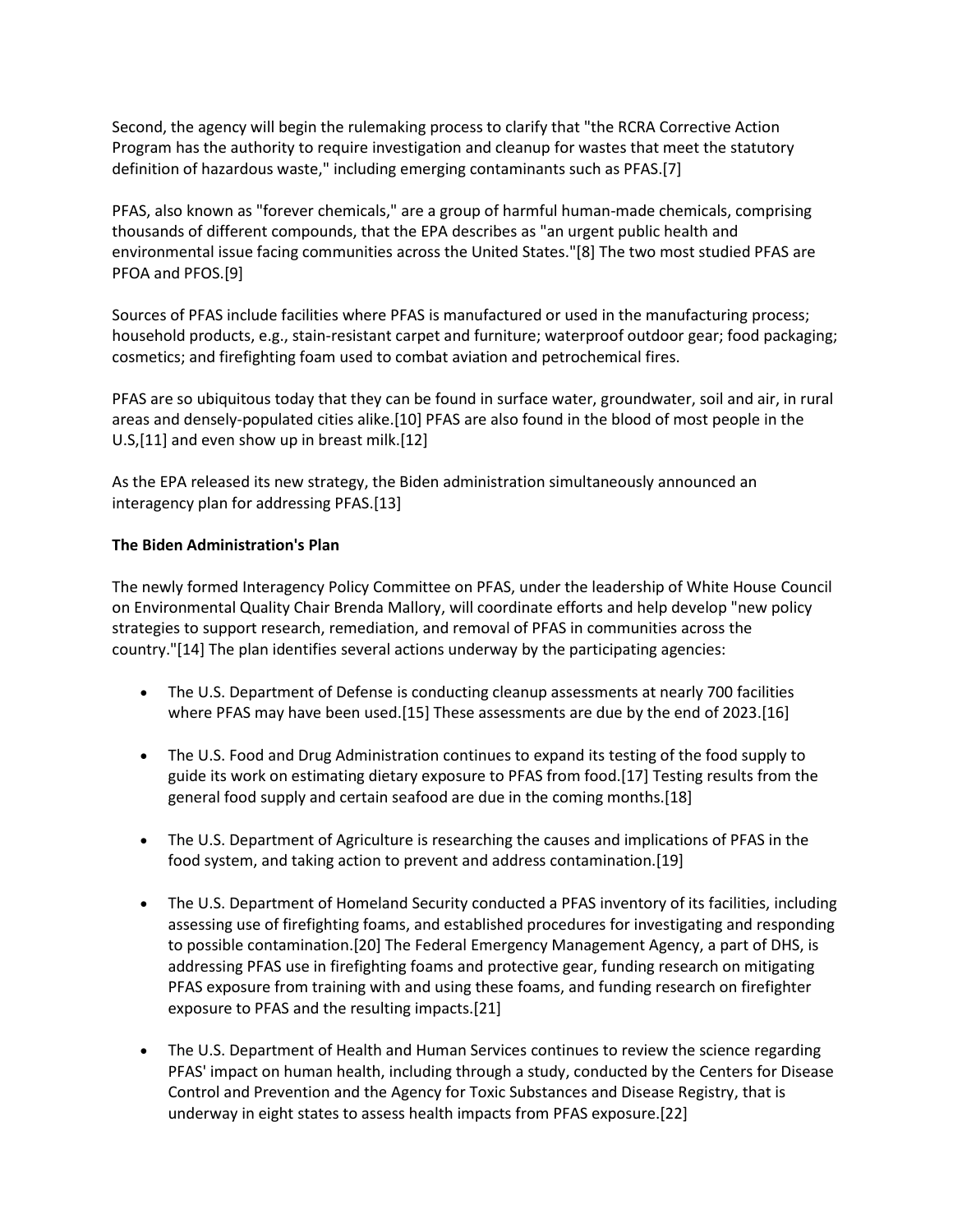The Federal Aviation Administration is working on reducing PFAS discharges that occur during the testing of PFAS-containing firefighting foams. The FAA and DOD are also working to find an effective PFAS-free firefighting foam.

The plan spans the executive branch, while the Strategic Roadmap narrows in on the agency leading the charge to combat PFAS contamination, the EPA.

# **The EPA's New Approach**

The EPA strategy takes a life cycle approach to addressing PFAS, as these chemicals are released into the environment at several stages of their life cycle — e.g., manufacturing, processing, using and disposing/landfilling.[23]

With this cycle in mind, the strategy addresses remediating contaminated areas and minimizing downstream harms, as well as restricting new PFAS contamination from entering the environment via air emissions, deposition onto land, leaching into groundwater or direct discharges to surface water.[24]

Addressing PFAS early in their life cycle, a foundational element of the strategy, will affect six to eight chemical manufacturing facilities that currently produce PFAS feedstock, and several industries that discharge PFAS, including producers or processors of PFAS, airports, landfills, metal finishing and manufacturers of pulp and paper, textile, and carpet.[25]

Some of these industries are likely implicated at several different stages of the life cycle, and will be subjected to various regulations in the strategy  $-$  e.g., landfills as PFAS discharge sites, and as contaminated properties.

Addressing PFAS toward the end of their life cycle inevitably leads to situations where the contamination may pose a significant threat to human health or to the environment.[26] When such situations arise, the EPA has vowed to "hold polluters and other responsible parties accountable for their actions, ensuring that they assume responsibility for remediation efforts and prevent any future releases."[27]

As the EPA emphasized, "enforcement is back at the EPA."[28] This commitment to holding polluters accountable, if implemented, stands in contrast to the Trump administration's deemphasis on environmental enforcement.[29] Further, if implemented, the designation of certain PFAS as hazardous substances under CERCLA will provide the EPA with a new tool to address PFAS contamination.

The agency's strategy also focuses on advancing scientific research, to fill the gaps in the current understanding of PFAS, and to drive future decision making.[30] Although the EPA acknowledges that "the current body of scientific evidence clearly indicates that there are real, present, and significant hazards associated with specific PFAS," it correctly notes that some uncertainty remains.[31]

The strategy seeks to remedy the knowledge gap, by researching the exposure pathways, toxicity and health impacts of less-studied PFAS, like GenX and perfluorononanoic acid, and ways to permanently destroy or dispose of PFAS.[32] Notably, as this has been a matter of great speculation, the EPA is looking for approaches to addressing PFAS as groups, not just as individual chemicals, by researching ways to "address multiple [PFAS] chemicals at once."[33]

The strategy also delivers on the Biden administration's — and the EPA's — commitment to advance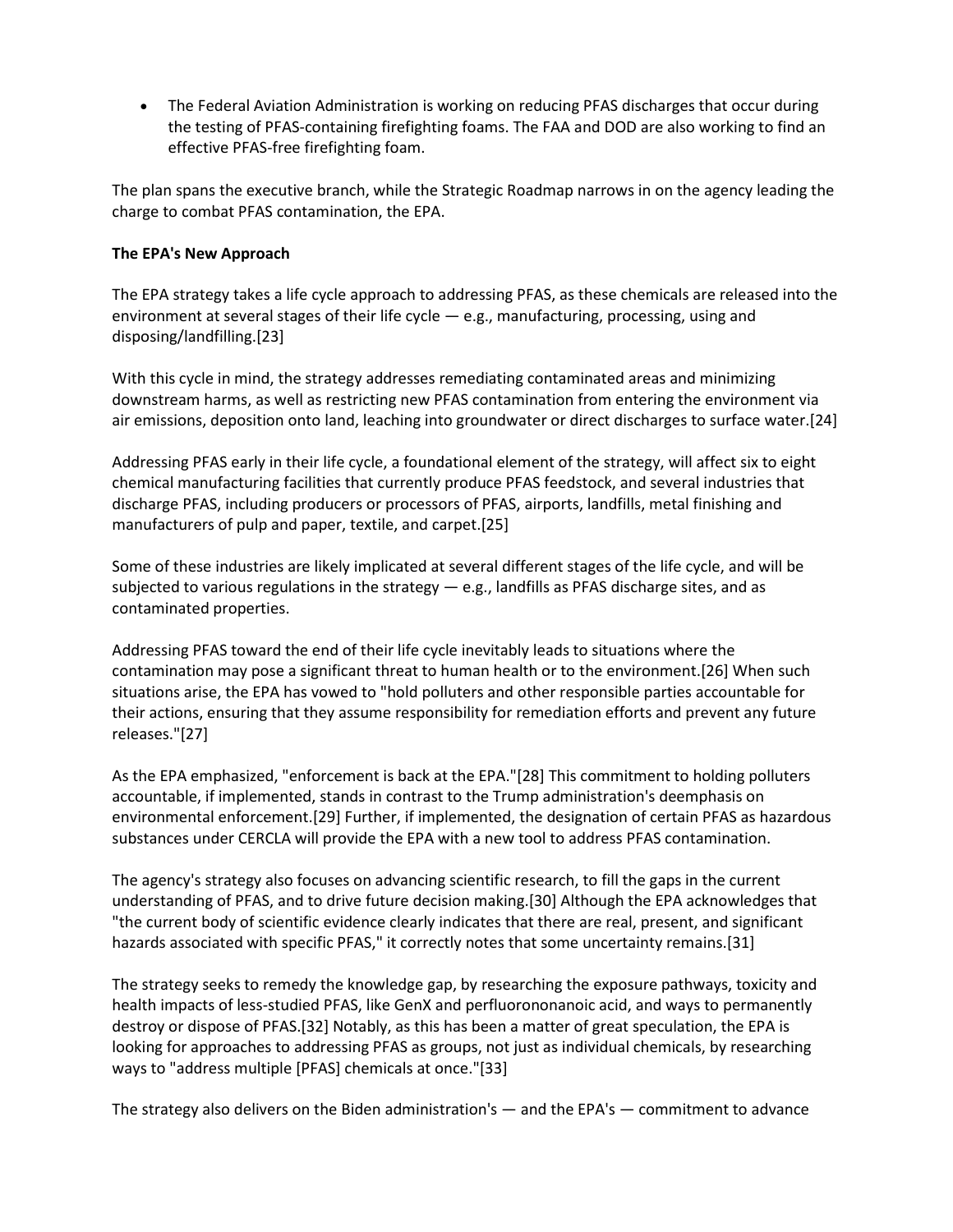environmental justice. It calls for research to determine how historically vulnerable communities are impacted by PFAS, and cautions that the remediation and destruction of PFAS should not bear a heavy burden on these communities.[34]

Based on this, the EPA will be wary of sending PFAS-laden pollution to landfills located in environmental justice communities, as they will bear the brunt of any further contamination. It remains to be seen, however, whether science has the answer to eliminating PFAS and distributing any further impacts on equal footing.

## **The Strategic Roadmap's Key Actions**

As detailed in the chart below, the EPA strategy contains numerous actions to tackle PFAS contamination. Among these actions, the following stand out as key features.

## *Using CERCLA to Address PFAS*

The big-ticket item is the proposed designation of PFOS and PFOA as CERCLA hazardous substances. The proposed rule is due in a few months, in the spring of 2022, with a final rule expected over a year later, in the summer of 2023.

CERCLA designation will expose a whole host of potentially responsible parties — current and former owners and operators of PFAS-contaminated facilities; generators and arrangers of PFAS disposal, treatment or transportation; and transporters that take PFAS to a site of their choosing for disposal or treatment — to liability for cleaning up PFAS-contaminated sites.[35] PFAS manufacturers, military installations, airports, water treatment facilities and landfills are just a few of the entities that may be subject to liability under CERCLA.

The proposal to designate PFOS and PFOA is just the first step. The EPA plans to issue, in the spring of 2022, an advance notice of proposed rulemaking to seek input on whether it should designate other PFAS.[36]

The EPA does not identify which other PFAS it will consider,[37] but, based on the strategy's other actions, it will likely consider GenX, perfluorobutane sulfonic acid, perfluorobutyrate, perfluorohexanoic acid, perfluorohexane sulfonate, perfluorononanoic acid and perfluorodecanoic acid.[38] As the EPA moves to designate more PFAS as hazardous substances under CERCLA, the liability spectrum will become more ubiquitous, much like "the ubiquity of [PFAS] uses."[39]

#### *Developing Regulations for PFOS and PFOA Under the Safe Drinking Water Act*

The process to establish a national primary drinking water regulation for PFOS and PFOA began in the Trump administration, and has accelerated in the Biden administration. The EPA expects to issue a proposed regulation by the fall of 2022 — beating its March 2023 deadline — and a final rule a year later, in the fall of 2023.[40]

All signs point to a drinking water standard for PFOS and PFOA at a level lower than the EPA's current 70 parts per trillion health advisory number. For example, in the GenX Human Health Toxicity Assessment for GenX Chemicals, issued on Oct. 25, the EPA set a chronic oral reference dose for GenX chemicals at 0.000003 milligrams per kilogram per day, which is an order of magnitude lower than the current 0.00002 mg/kg/day reference dosage for PFOS and PFOA.[41]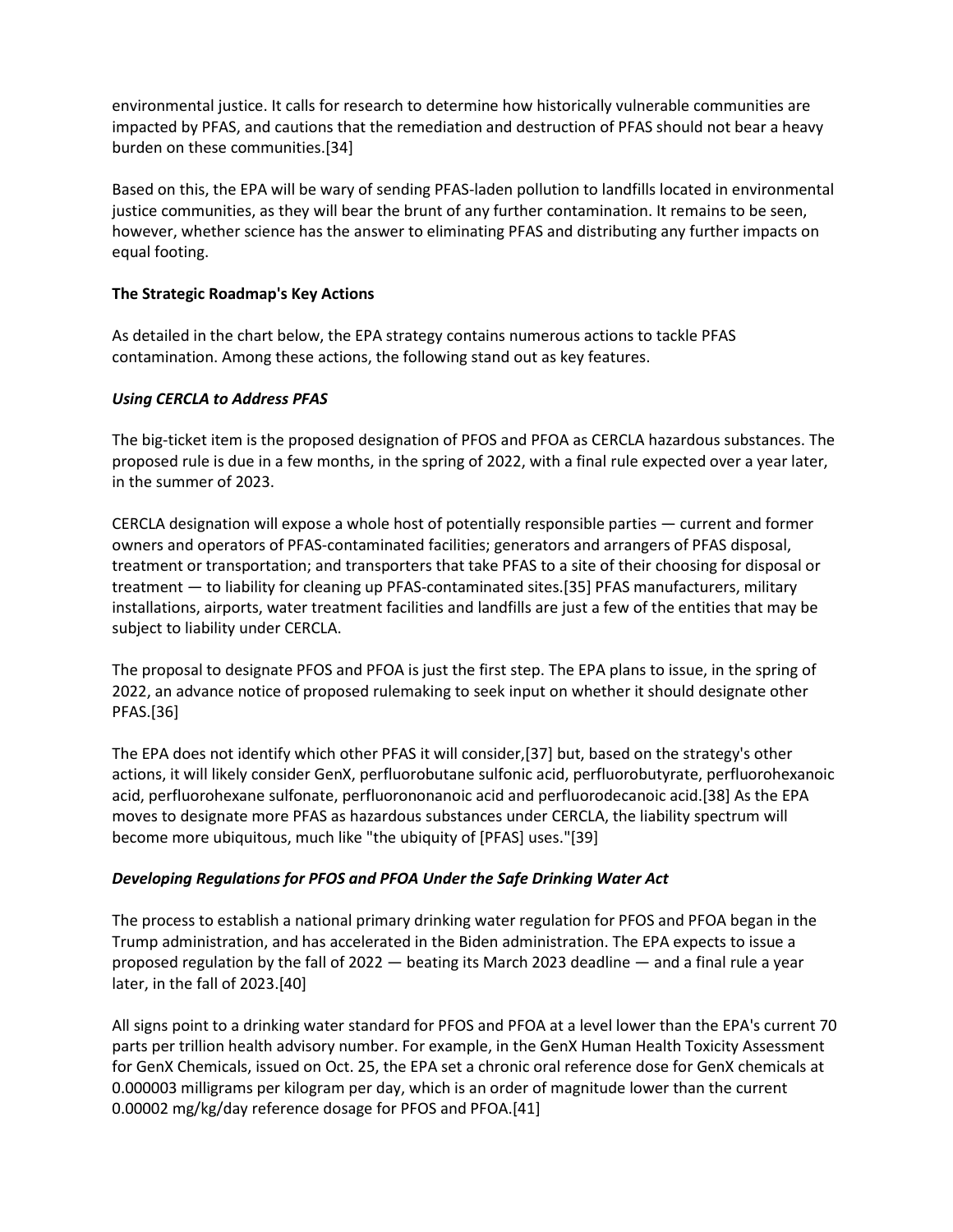Additionally, in that assessment, the EPA signaled that it is currently reevaluating the toxicity information for PFOA and PFOS[42] — meaning that if it revises the current reference dosage for PFOS and PFOA to a number closer to the GenX dosage, the 70 parts per trillion number will also be revised down.

The EPA also plans to evaluate additional PFAS and consider "regulatory actions to address groups of PFAS."[43] Once the regulation for PFOS and PFOA is issued, it will have effects throughout the country, especially in states that do not have drinking water regulations for these chemicals, as water providers and regulators will have to grapple with ensuring drinking water supplies meet the new standard.

## *Restricting and Monitoring PFAS Discharges Under the Clean Water Act*

The EPA's framework lays out a four-tiered approach to study and, possibly, issue effluent limitation guidelines for at least 10 categories of industrial dischargers.[44] It commits the agency to rulemaking for three categories: organic chemicals, plastics and synthetic fibers; metal finishing; and electroplating.[45]

The proposed rule for organic chemicals, plastics and synthetic fibers is expected in the summer of 2023. The proposed rule for the latter two is expected in the summer of 2024.[46]

The strategy also details the EPA's commitment to use its National Pollutant Discharge Elimination System authority to reduce discharges of PFAS at the source, and obtain information by monitoring of PFAS sources.[47]

In federally issued NPDES permits, the EPA will propose, by the winter of 2022, monitoring requirements for facilities where PFAS discharges are expected or suspected, and, if appropriate, "conditions based on product elimination and substitution when a reasonable alternative to using PFAS is available in the industrial process" and "require pretreatment programs to ... protect wastewater treatment plant discharges and biosolid applications."[48] The EPA will also provide guidance to states.[49]

Collectively, these actions will likely reduce PFAS contamination, while increasing costs for the regulated entities. These actions will also provide additional information that the EPA and states can use to consider future regulatory action.

#### **Conclusion**

In the end, the Strategic Roadmap is just that — a blueprint for future construction. It is detailed, and includes specific intraagency assignments that will support the comprehensive approach to addressing PFAS contamination that the Biden administration has set out to achieve.

However, the loose deadlines  $-$  defined by quarter rather than a specific date  $-$  and the lack of mechanisms for enforcing the plan, or preventing changes to it, show a recognition that the EPA may not be able to meet all its deadlines or implement all the listed actions.

Whether this strategy will change actions currently underway by regulated industries, state regulators and communities that are experiencing the effects of PFAS contamination remains to be seen. Nevertheless, it is a significant step toward addressing the challenges PFAS present.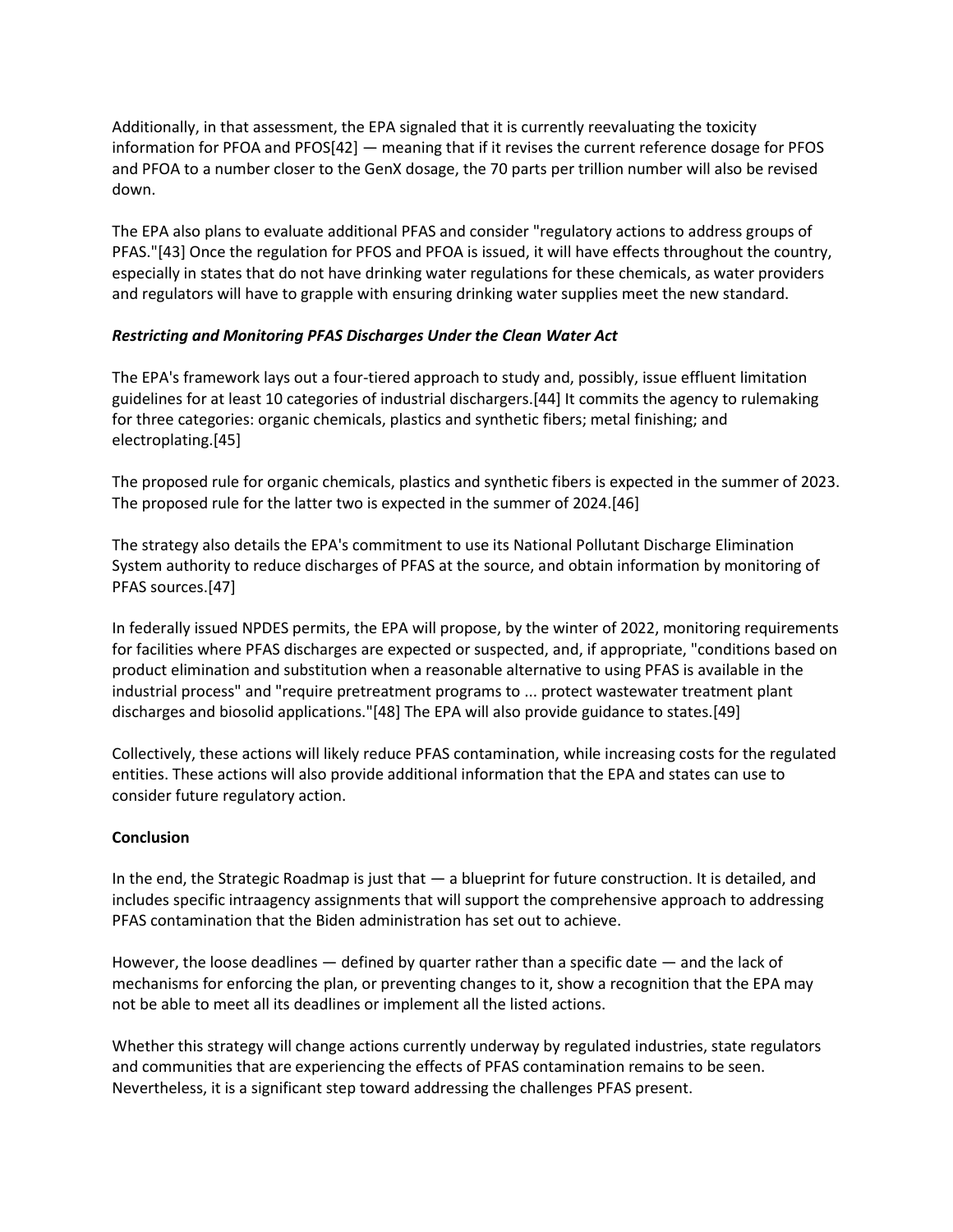A detailed chart including all of the framework's proposed actions with brief descriptions and deadlines follows below.

| PFAS Strategic Roadmap 2021-2024                                                    |                                                                                                                                                                                                                                                                                           |                                   |  |  |
|-------------------------------------------------------------------------------------|-------------------------------------------------------------------------------------------------------------------------------------------------------------------------------------------------------------------------------------------------------------------------------------------|-----------------------------------|--|--|
| <b>Agency Action</b>                                                                | <b>Description</b>                                                                                                                                                                                                                                                                        | <b>Expected Deadline</b>          |  |  |
| <b>Office of Chemical Safety and Pollution Prevention</b>                           |                                                                                                                                                                                                                                                                                           |                                   |  |  |
| Publish a national PFAS testing<br>strategy                                         | · Fill data gaps to improve understanding of<br>PFAS impacts.<br>· Require manufacturers to disclose toxicity<br>data.<br>· Categorize PFAS into groups.<br>· Select PFAS that will require testing under<br>TSCA.                                                                        | <b>Fall 2021</b>                  |  |  |
| Designate PFAS as "Chemicals<br>of Special Concern" under the<br>TRI                | · Expand industry reporting requirements.<br>· Eliminate reporting exemptions.<br>· Update the list of PFAS subject to TRI<br>reporting.                                                                                                                                                  | Spring 2022 (proposed<br>rule)    |  |  |
| Review new and previous PFAS<br>decisions through the TSCA<br>New Chemicals program | · Identify and mitigate potential risks of new<br>PFAS before they enter the market.<br>· Address past PFAS decisions that fail to<br>protect human health and the environment.<br>· Require prior EPA approval for a<br>"significant new use" of PFAS, including<br>abandoned PFAS uses. | <b>Ongoing and Summer</b><br>2022 |  |  |
| Finalize new PFAS reporting<br>under TSCA                                           | · Require reporting on "uses, production<br>volumes, disposal, exposures, and hazards"<br>of PFAS manufactured since 2011.                                                                                                                                                                | Winter 2022                       |  |  |
| <b>Office of Water</b>                                                              |                                                                                                                                                                                                                                                                                           |                                   |  |  |
| Finalize UCMR 5                                                                     | · Monitor and research 29 types of PFAS in<br>public water systems.                                                                                                                                                                                                                       | <b>Fall 2021</b><br>(final rule)  |  |  |
| Publish toxicity assessments                                                        | · Publish toxicity assessments of two GenX<br>and five PFAS chemicals - PFBS, HFPO-DA,<br>PFBA, PFHxS, PFHxA, PFDA and PFNA.                                                                                                                                                              | Ongoing and Fall 2021             |  |  |
| Publish health advisories for<br><b>GenX and other PFAS</b>                         | · Set health advisory levels for GenX and<br>PFBS to assist co-regulators in informing the<br>public and addressing health impacts.                                                                                                                                                       | Spring 2022                       |  |  |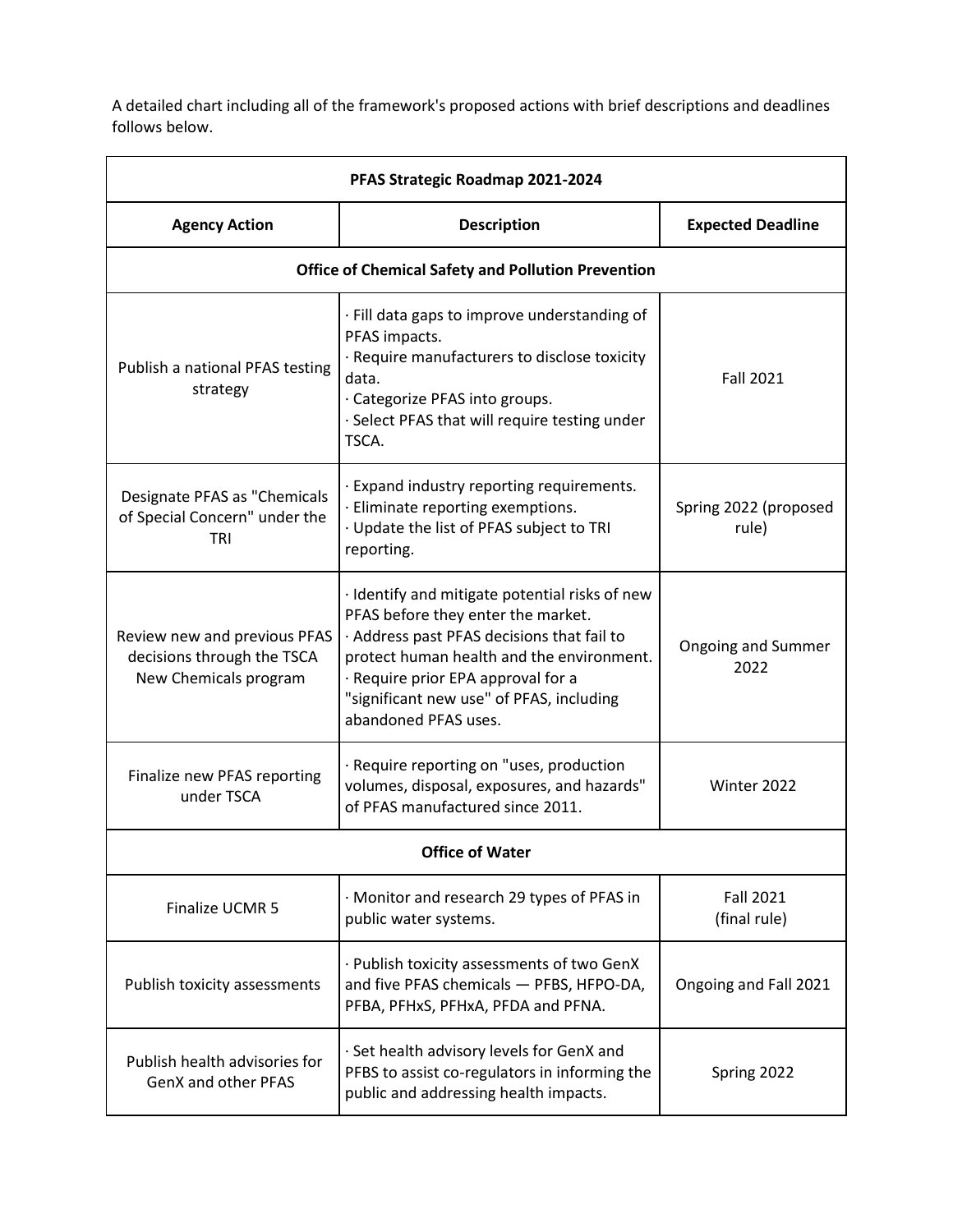| Set ELG for PFAS wastewater<br>discharges from industrial<br>facilities | · Regulate PFAS discharges in wastewater<br>from five industries: organic chemicals,<br>plastics, and synthetic fibers, metal<br>finishing, and electroplating.<br>· Advance research on PFAS discharges in<br>wastewater from four sectors: electrical and<br>electronic components, textile mills, and<br>landfills.<br>· Initiate review on PFAS discharges in<br>wastewater from three areas: leather<br>tanning and finishing, plastics molding and<br>forming, and paint formulating.<br>· Monitor PFAS discharges from facilities<br>phasing out PFAS use, including pulp and<br>paper, paperboard, and airports. | 2022 and ongoing                                                    |
|-------------------------------------------------------------------------|--------------------------------------------------------------------------------------------------------------------------------------------------------------------------------------------------------------------------------------------------------------------------------------------------------------------------------------------------------------------------------------------------------------------------------------------------------------------------------------------------------------------------------------------------------------------------------------------------------------------------|---------------------------------------------------------------------|
| Monitor fish tissue for PFAS                                            | · Research the severity of contamination in<br>lakes.<br>· Identify exposure pathways.<br>· Guide state and tribal fish advisory<br>programs.                                                                                                                                                                                                                                                                                                                                                                                                                                                                            | Summer 2022<br>(monitoring)<br>Spring 2023<br>(fish advisories)     |
| Regulate PFOS and PFOA in<br>drinking water                             | · Develop national drinking water standards<br>for PFOA and PFAS under the SDWA.                                                                                                                                                                                                                                                                                                                                                                                                                                                                                                                                         | Fall 2022 (proposed<br>rule)<br><b>Fall 2023</b><br>(final rule)    |
| Publish and update PFAS<br>analytical methods                           | · Validate the use of the proposed<br>laboratory method to test for PFAS in<br>wastewater, surface water, groundwater<br>and soils ("Method 1633") and promulgate<br>the method under the CWA.<br>· Update Methods 533 and 537.1 for<br>monitoring PFAS in drinking water.                                                                                                                                                                                                                                                                                                                                               | Fall 2022 (Method 1633)<br>Fall 2024<br>(Methods 533 and<br>537.1)  |
| <b>Address PFAS in NPDES</b><br>Permits                                 | · Reduce PFAS in point-source water<br>discharges from facilities with federal or<br>state-issued NPDES permits by<br>recommending monitoring requirements<br>using Method 1633.                                                                                                                                                                                                                                                                                                                                                                                                                                         | Winter 2022                                                         |
| Finalize ambient water quality<br>criteria for PFAS                     | · Develop "national recommended ambient<br>water quality criteria for PFAS" to support<br>co-regulators in setting water quality<br>standards.                                                                                                                                                                                                                                                                                                                                                                                                                                                                           | Winter 2022<br>(aquatic life)<br><b>Fall 2024</b><br>(human health) |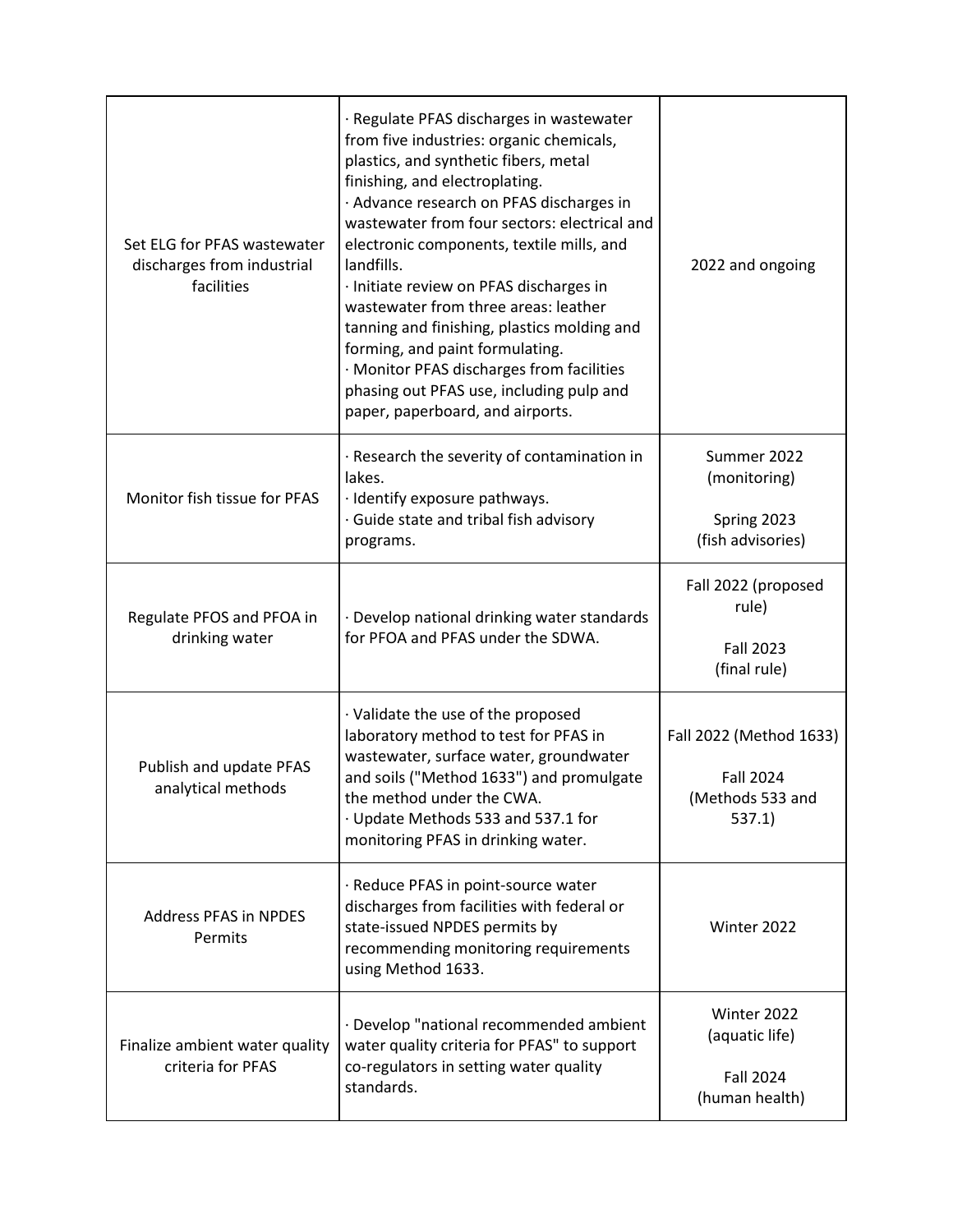| Finalize risk assessment for<br>PFOA and PFOS in biosolids      | · Analyze the potential harm of PFOA and<br>PFAS exposure to determine whether future<br>regulation is necessary.                                                                                                                                           | Winter 2024                                                   |  |  |
|-----------------------------------------------------------------|-------------------------------------------------------------------------------------------------------------------------------------------------------------------------------------------------------------------------------------------------------------|---------------------------------------------------------------|--|--|
| <b>Office of Land and Emergency Management</b>                  |                                                                                                                                                                                                                                                             |                                                               |  |  |
| Designate PFOA and PFOS as<br>CERCLA hazardous substances       | · Designate PFOS and PFOA as hazardous<br>substances.                                                                                                                                                                                                       | Spring 2022 (proposed<br>rule)<br>Summer 2023 (final<br>rule) |  |  |
| Issue ANPRM on other types of<br>PFAS under CERCLA              | · Seek public input on designating other<br>types of PFAS as hazardous substances<br>under CERCLA.                                                                                                                                                          | Spring 2022                                                   |  |  |
| Update guidance on<br>destroying/disposing of PFAS              | · Update guidance on destroying and<br>disposing of PFAS and PFAS-containing<br>materials to reflect public comments and<br>new research data.                                                                                                              | <b>Fall 2023</b>                                              |  |  |
| <b>Office of Air and Radiation</b>                              |                                                                                                                                                                                                                                                             |                                                               |  |  |
| Build the technical foundation<br>to address PFAS air emissions | · Identify sources of PFAS air emissions,<br>measuring stack emissions and ambient<br>concentrations of PFAS.<br>· Assess potential designation of PFAS as<br>hazardous air pollutants under the CAA.                                                       | Fall 2022 and ongoing                                         |  |  |
| <b>Office of Research and Development</b>                       |                                                                                                                                                                                                                                                             |                                                               |  |  |
| Develop methods to detect<br>and measure PFAS                   | · Develop additional targeted and non-<br>targeted methods for detecting known and<br>identifying unknown PFAS.                                                                                                                                             | Ongoing                                                       |  |  |
| Enhance research on PFAS<br>risks                               | Conduct toxicity testing on PFAS to help<br>establish "PFAS categories for hazard<br>assessment."<br>· Identify PFAS exposure pathways.<br>· Evaluate impacts on different<br>communities, particularly communities with<br>environmental justice concerns. | Ongoing                                                       |  |  |
| Enhance technologies for<br>reducing PFAS                       | · "Inform decisions on drinking water and<br>wastewater treatment, contaminated site<br>cleanup and remediation, air emission                                                                                                                               | Ongoing                                                       |  |  |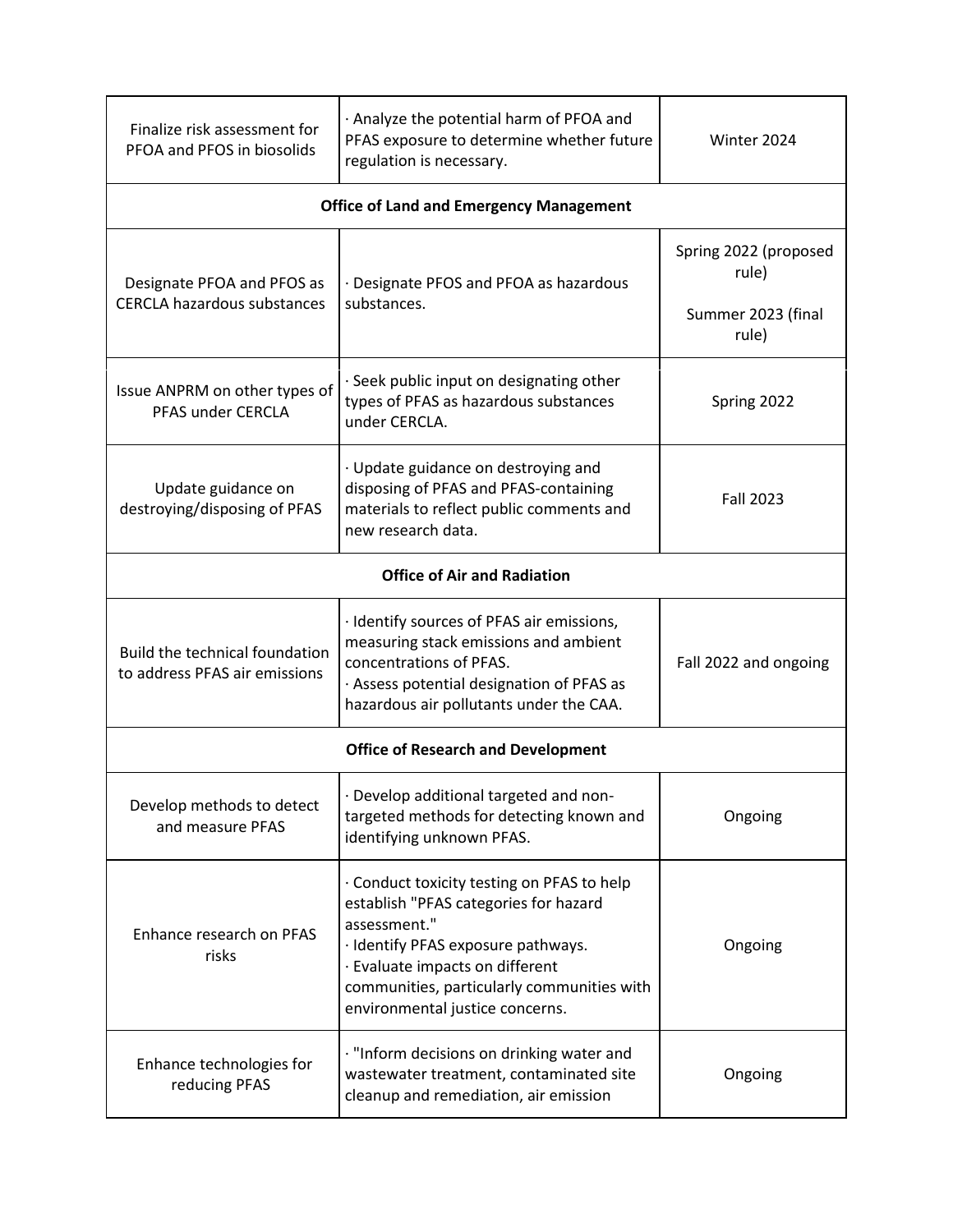|                                                                       | controls, and end-of-life material<br>management."<br>. Ensure that the use of technology and<br>treatment approaches are not contributing<br>to PFAS contamination.                                                                                                                                 |                                                     |  |  |
|-----------------------------------------------------------------------|------------------------------------------------------------------------------------------------------------------------------------------------------------------------------------------------------------------------------------------------------------------------------------------------------|-----------------------------------------------------|--|--|
| <b>Cross-Program</b>                                                  |                                                                                                                                                                                                                                                                                                      |                                                     |  |  |
| Communicate with affected<br>communities                              | · Learn how PFAS has impacted affected<br>communities.<br>. Educate communities about the effects of<br>PFAS.<br>· Use information to implement actions in<br>strategy, identify near-term actions to<br>reduce potential health risks, and expand<br>communication efforts with the<br>communities. | Fall 2021 and ongoing                               |  |  |
| Use enforcement tools to<br>address past and ongoing PFAS<br>releases | · Use RCRA, TSCA, CWA, SDWA and CERCLA<br>to address PFAS releases.<br>· Improve understanding of the PFAS<br>contamination and its impact.<br>· Establish a voluntary stewardship program.                                                                                                          | Ongoing and Spring<br>2022 (stewardship<br>program) |  |  |
| Publish an annual progress<br>report                                  | · Increase transparency and accountability<br>by publishing an annual report on EPA's<br>progress.                                                                                                                                                                                                   | Winter 2022 and<br>ongoing                          |  |  |

*Fabio Dworschak is an associate, Lauren Shah is a senior associate and Maria Pimienta is a law clerk at Kelley Drye & Warren LLP.*

*The opinions expressed are those of the author(s) and do not necessarily reflect the views of the firm, its clients or Portfolio Media Inc., or any of its or their respective affiliates. This article is for general information purposes and is not intended to be and should not be taken as legal advice.*

[1] EPA Administrator Regan Announces Comprehensive National Strategy to Confront PFAS Pollution (Oct. 18, 2021), https://www.epa.gov/newsreleases/epa-administrator-regan-announcescomprehensive-national-strategy-confront-pfas.

[2] Press release, White House, Fact Sheet: Biden-Harris Administration Launches Plan to Combat PFAS Pollution (Oct. 18, 2021).

[3] Roadmap at 5.

[4] Id. at 10–21.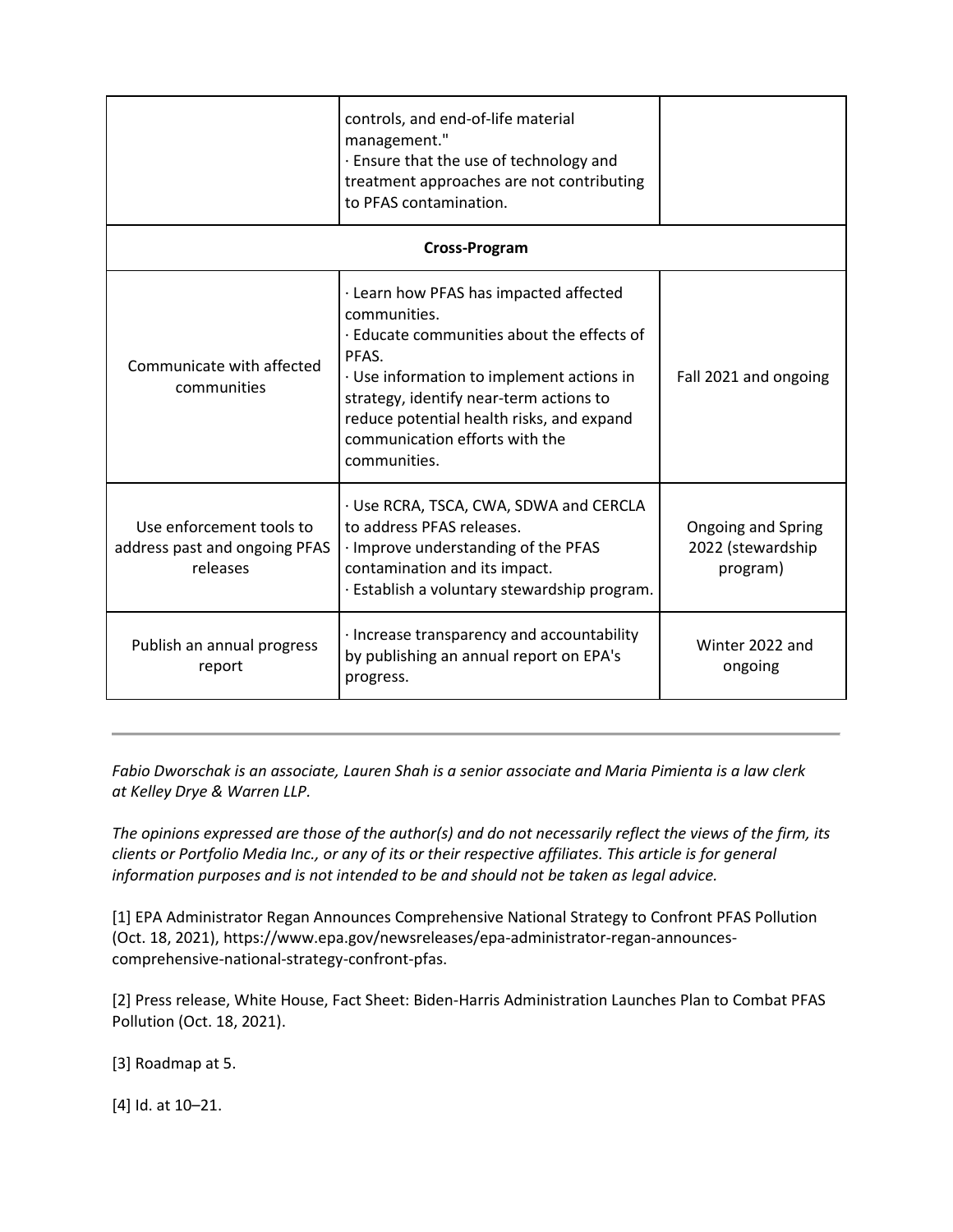[5] Administrator Regan Letter to Governor Michelle Grisham (Oct. 26, 2021), https://www.epa.gov/system/files/documents/2021- 10/oct\_2021\_response\_to\_nm\_governor\_pfas\_petition.pdf.

[6] Id.

[7] Id.

[8] U.S. EPA, PFAS Strategic Roadmap: EPA's Commitments to Action 2021–2024, 5 (2021) ("Roadmap").

[9] Our Current Understanding of the Health and Environmental Risks of PFAS, U.S. EPA (last visited Oct. 21, 2021), https://www.epa.gov/pfas/our-current-understanding-human-health-and-environmentalrisks-pfas.

[10] Roadmap at 5.

[11] PFAS in the U.S. Population, ASTDR (last visited Oct. 21, 2021), https://www.atsdr.cdc.gov/pfas/health-effects/us-population.html.

[12] Guomao Zheng et al, Abstract, Per- and Polyfluoroalkyl Substances (PFAS) in Breast Milk: Concentrating Trends for Current-Use PFAS, ENVTL. SCI. TECH. (2021), https://pubs.acs.org/doi/abs/10.1021/acs.est.0c06978.

[13] Press release, White House, Fact Sheet: Biden-Harris Administration Launches Plan to Combat PFAS Pollution (Oct. 18, 2021).

[14] Id.

[15] Id.

[16] Id.

[17] Id.

[18] Id.

[19] Id.

[20] Id.

[21] Id.

[22] Id.

[23] Id. at 6.

[24] Id.

[25] Id. at 6 fn. i, 7 fn. ii, iii.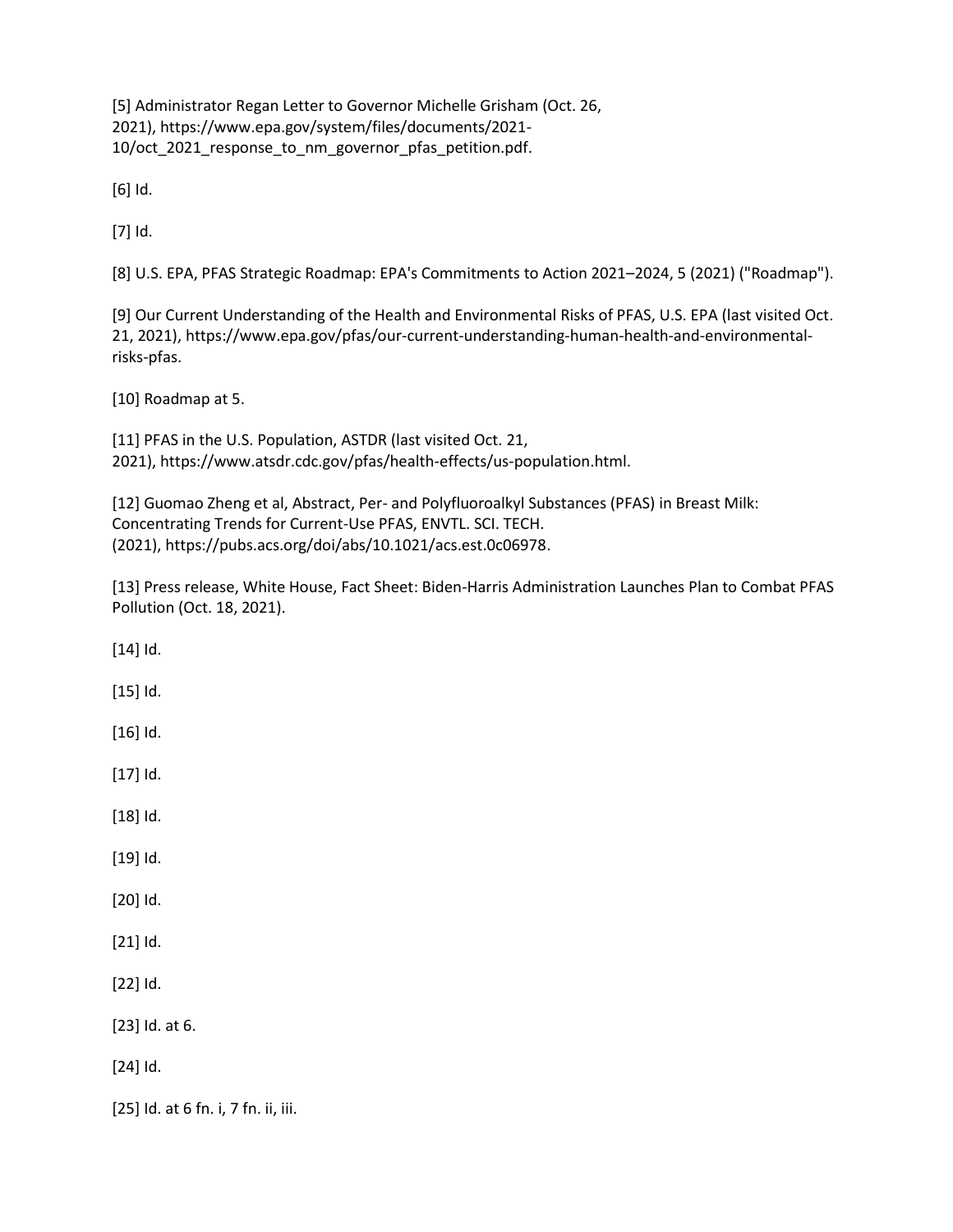[26] Id. at 7.

[27] Id.

[28] Evaluating the Federal Response to the Persistence and Impacts of PFAS Chemicals on our Environment Before the S. Comm. On Envtl. and Public Works, 117th Cong. (2021) (statement of Assistant Administrator Radhika Fox at 1:55:59).

[29] New EPA Enforcement Data Show Continued Downward Trend During Trump Administration, Envtl. Integrity Project (Jan. 14, 2021), https://environmentalintegrity.org/news/epa-enforcement-datadownward-trend-during-trump-administration/.

[30] Roadmap at 7.

[31] Id.

[32] Id.

[33] Id.

[34] Id. at 8

- [35] See 42 U.S.C. § 9607(a).
- [36] Roadmap at 17.

[37] Id.

[38] Id. at 13, 19.

[39] Id. at 7.

[40] Id. at 12–13.

[41] EPA, Fact Sheet: Human Health Toxicity Assessment for GenX Chemicals (Oct. 25, 2021).

[42] Id.

- [43] Roadmap. at 13.
- [44] Id. at 13–14.
- [45] Id.

[46] Id.

[47] Id.